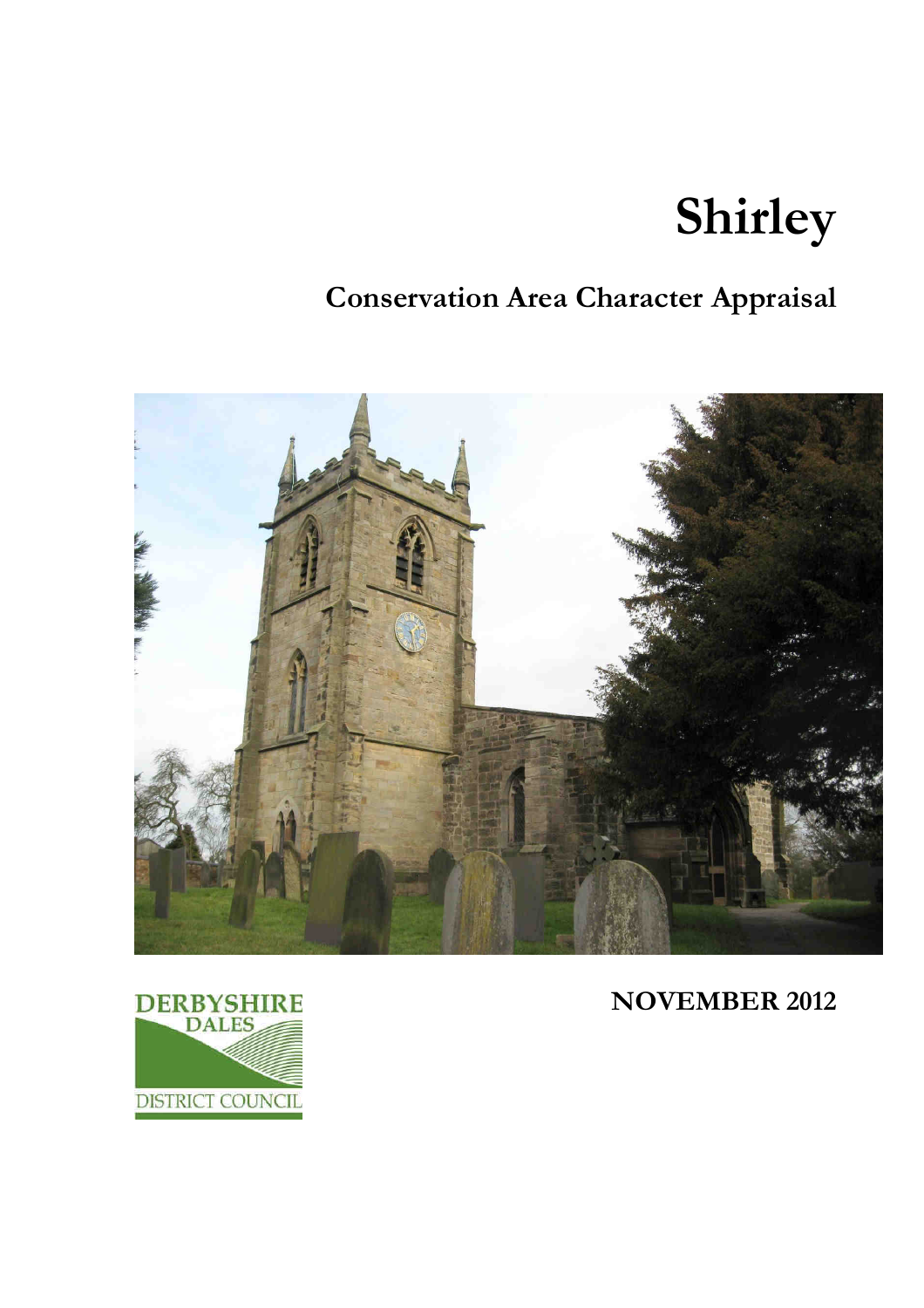# **Shirley**  Conservation Area Appraisal

| Contents                                        | Page No. |
|-------------------------------------------------|----------|
| Introduction                                    | 1        |
| Summary of Special Interest                     | 2        |
| Shirley in Context<br>1.                        | 3        |
| Origins and Development<br>2.                   |          |
| Topography                                      |          |
| <b>Historical Development</b>                   |          |
| Archaeological Significance<br>3.               | 7        |
| Architectural and Historic Quality<br>4.        |          |
| <b>Building Materials and Details</b>           |          |
| 5.<br>Landscape Context                         | 20       |
| Setting<br>6.                                   | 23       |
| <b>Structures and Spaces</b><br>7.              | 26       |
| Condition<br>8.                                 | 30       |
| <b>Negative Factors</b>                         |          |
| Problems, Pressures and Capacity for Change     |          |
| Conservation Policy & Legislative Context<br>9. | 31       |
| 10. Conservation Area Boundary Review           | 38       |
| Addendum: Boundary as Approved November 2012    |          |
| 11. Information and Contact Details             | 40       |
|                                                 |          |

### Appendices

• *Appendix 1 – Listed Building Details*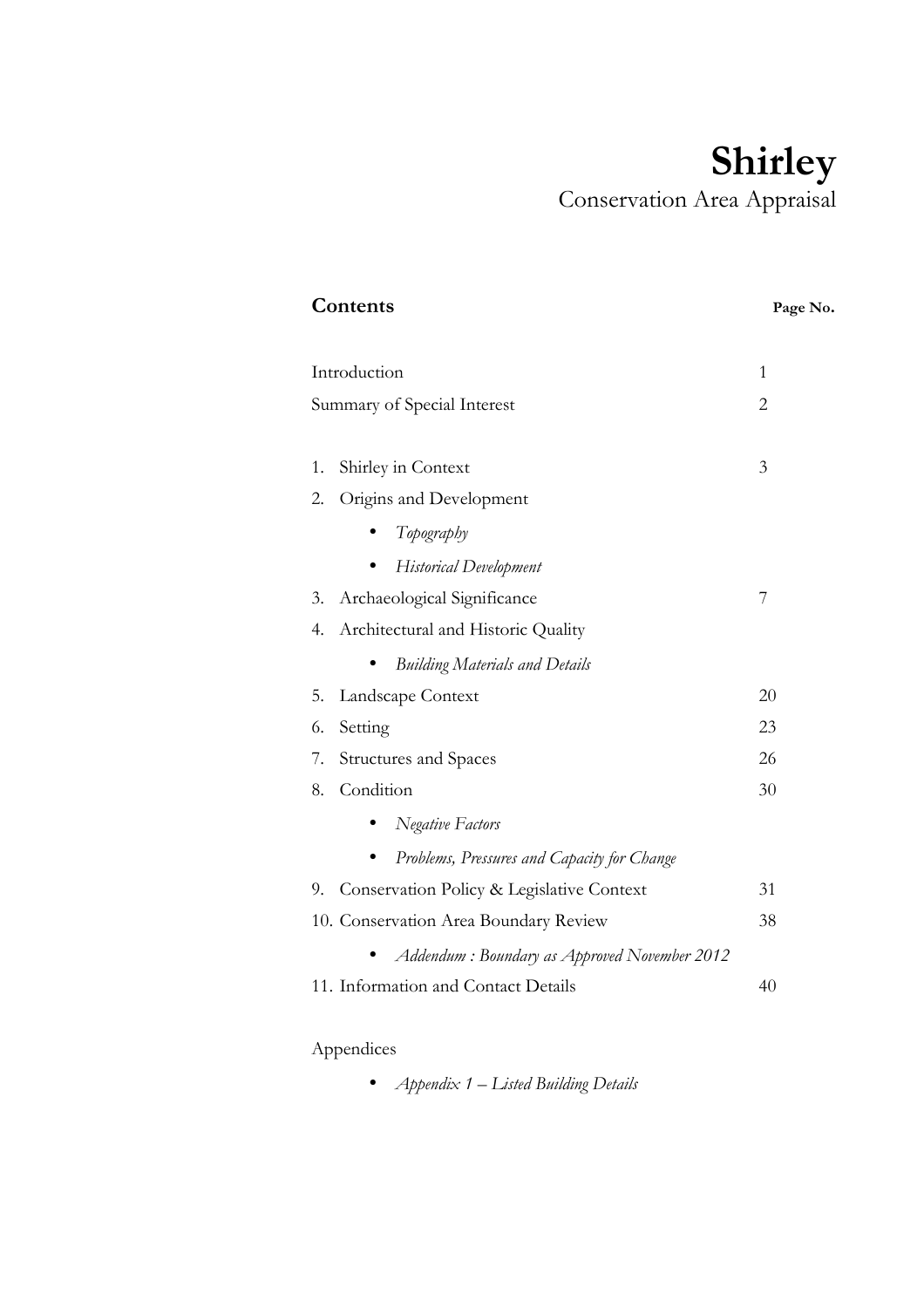### **Shirley**  Conservation Area Appraisal

### **List of Figures**

| Fig.1 Shirley in the Derbyshire Dales |
|---------------------------------------|
| Fig.2 Shirley - Aerial Photograph     |
| Fig.3 Statutory Designations          |
| Fig.4 Tithe Map 1838                  |
| Fig.5 Ordnance Survey 1880            |
| Fig.6 Ordnance Survey 1900            |
| Fig.7. Ordnance Survey 1922           |
| Fig. 8 Historic Landscape             |
| Fig. 9 Building Chronology            |
| Fig. 10 Landscape Context             |
| Fig.11 Structures and Spaces          |
| Fig.12 Boundary Review                |
|                                       |

Fig.13. Approved Conservation Area Boundary :November 2012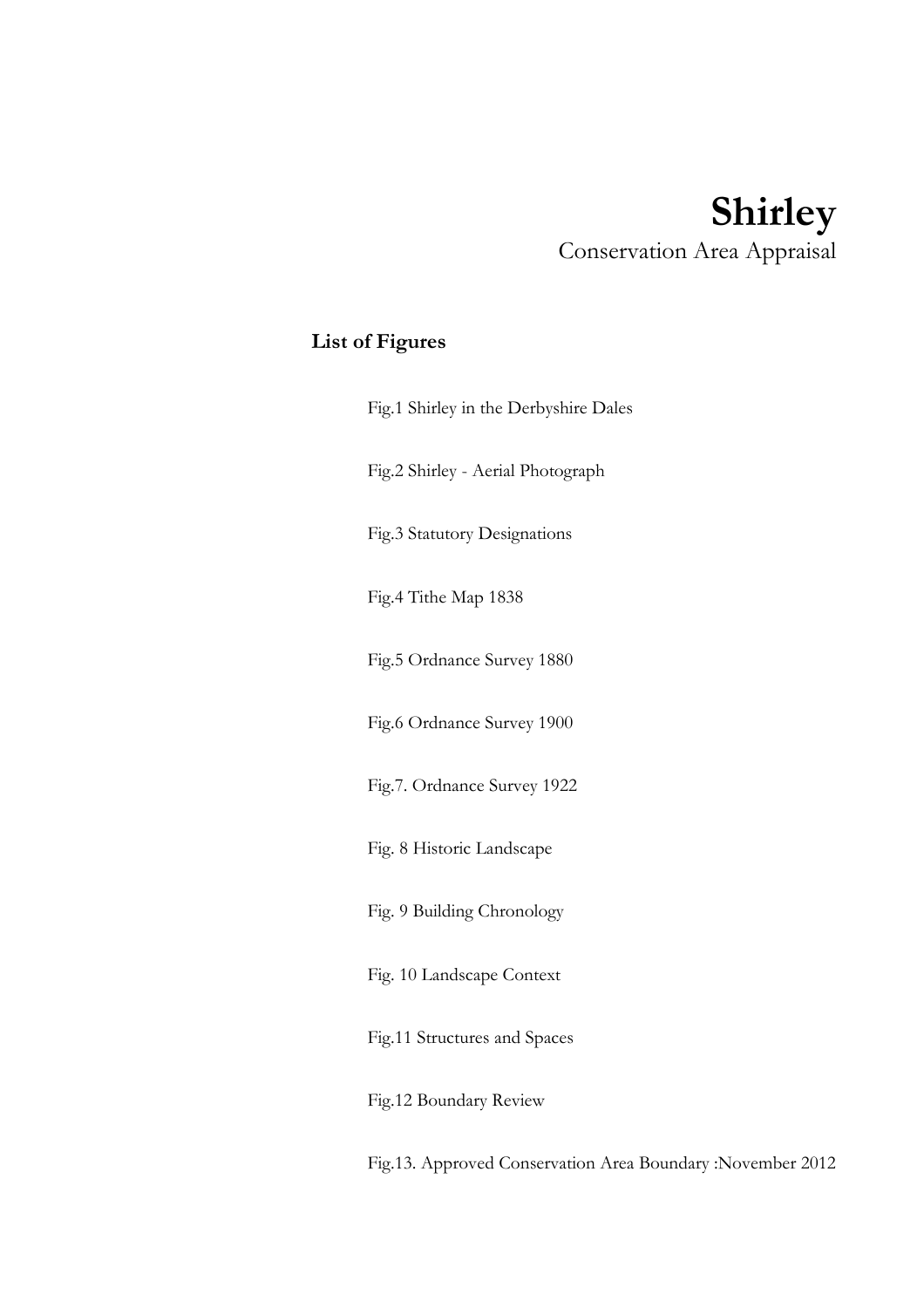#### **INTRODUCTION**

#### **The Purpose of a Conservation Area Character Appraisal**

A conservation area is *an area of special architectural or historic interest the character or appearance of which it is desirable to preserve or enhance.* They are designated under section 69 of the Planning (Listed Buildings and Conservation Areas) Act 1990). The Council is obliged by section 71 of the same Act to formulate and publish proposals for the preservation and enhancement of any parts of their area, which are conservation areas.

Derbyshire Dales District Council (DDDC) has an approved programme to review its existing Conservation Areas (33 in total) and to consider other potential areas in their administrative boundary for conservation area designation, which have usually been identified, by a Town or Parish Council.

The contents of this Conservation Area Appraisal are intended both as a guide for owners and occupiers of buildings within the conservation areas and as a guide for the Local Planning Authority. The contents are a material consideration when determining applications for development, dealing with appeals or proposing works for the preservation or enhancement of the area.

This Appraisal document defines and records the special architectural and historic interest of the Conservation Area & identifies where applicable, opportunities for enhancement. The Appraisal follows the model set out in English Heritage guidance (Guidance on Conservation Area Appraisals - February 2006).

This includes consideration of the following factors:-

- Context
- Origins and development.
- Archaeology
- Architecture and building materials
- Landscape and setting
- Character of the buildings & related spaces
- General condition
- Policy and legislation
- Boundary review

The Appraisal considers the wider setting of the area, the historic development of the settlement and its immediate environs.

It should be noted that when considering the designation of a Conservation Area, or potential alteration of the boundary either by extension or reduction, the possible restriction of development within the area is not a factor. Reference in this regard should be made to the relevant national and local planning policy guidance and legislation. The relevant policies and legislation which would apply to development in this Conservation Area are outlined in more detail in Section 9 of this document.